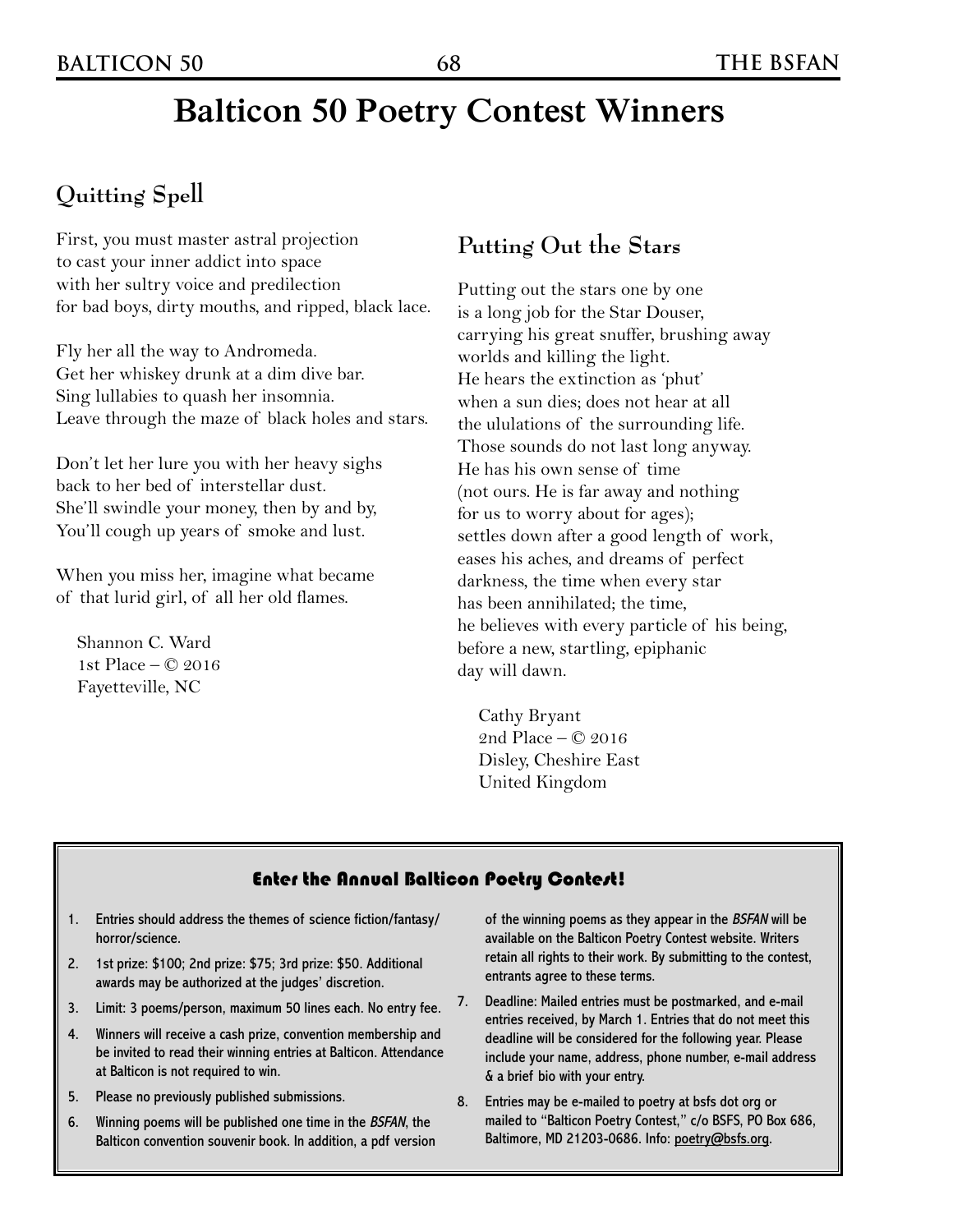#### **Pearl**

The pig roots up the shiny bauble from the end of her rope. Her handlers are surprised; usually she finds coal-colored truffles, if she finds anything at all.

It isn't the object of their search. The pig-handler scolds the pig and jerks on the rope. His partner pockets the find in silence.

Later that night after the campfire is embers and even the pig snores softly the partner reaches into his pocket and pulls out the treasure.

It has been centuries since anyone has seen metal worked so finely with little pinprick holes and a stem at the top. Such is the stuff of storybooks.

It twists apart easily, but only by a finger's-breadth to reveal a shiny metal cylinder. that winks in the starlight, but is otherwise inert.

Perhaps, as his brother thinks, it is junk. He douses the embers, goes back to his bedroll, drops the shiny bauble by the tent-flaps.

From deep within the metal a bright magnesium spark kindles, grows infinitely fast.

Bright light expands over the camp and the landscape and up into the night sky then fades to dark and leaves behind a coal-colored truffle.

Far out in space, from the pinprick stars they see the brilliant flash of light for the first time in centuries.

It is a signal foretold by prophecy.

It is time to reclaim the homeworld.

Ryan E. Holman 3rd Place – © 2016 Kensington, MD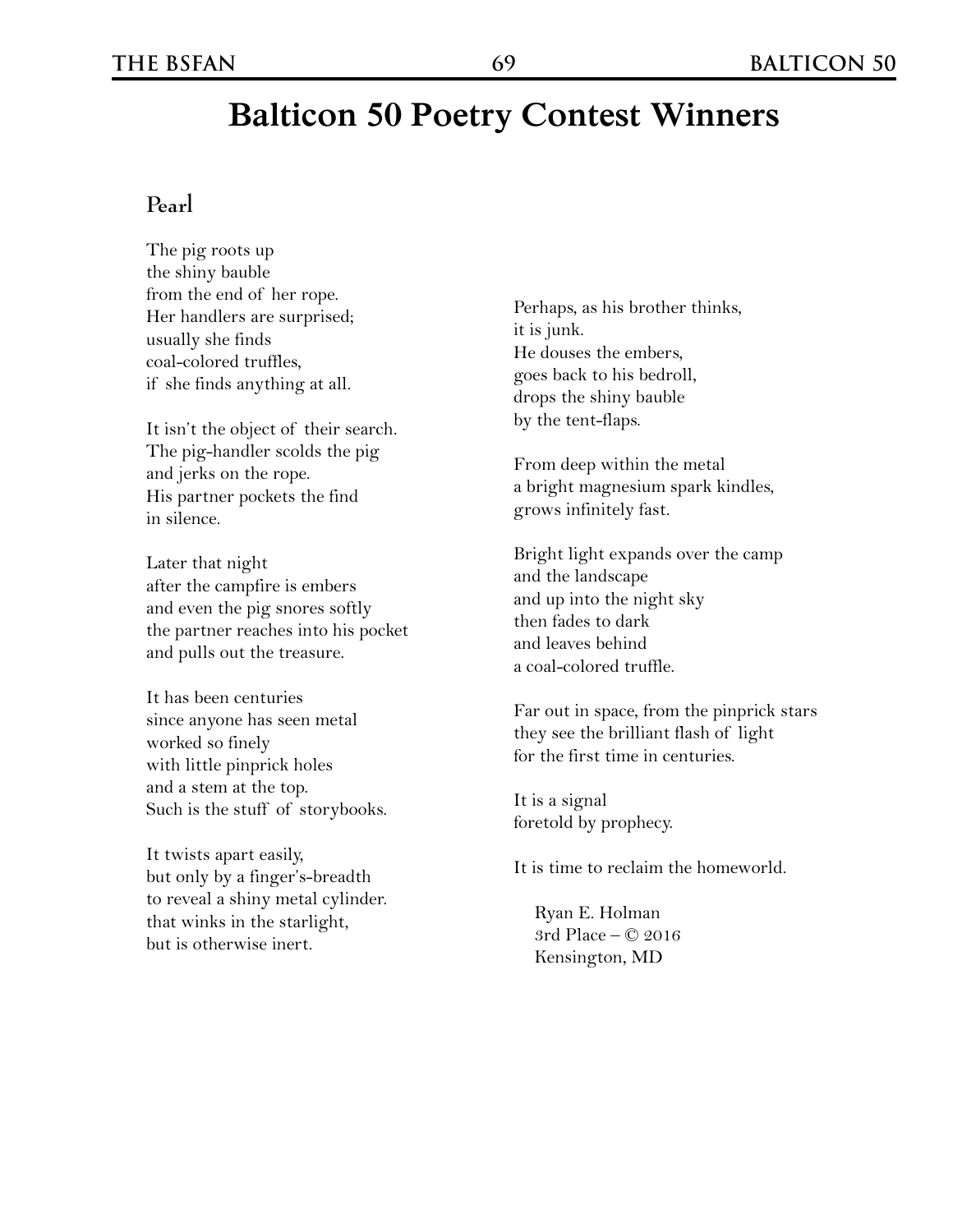# **Balticon 50 Poetry Contest Winners**

### **Calling All Heroes**

I wanted to be an astronaut.

The future! Bold titanium fallacies! There are L.A. nights now: jacuzzi tubs and glitter nail polish. The atmosphere is tomato soup, the 2 AM clientele drinks themselves drowned.

It's a symbiotic relationship with space. The stars fill our veins with nourishment; we coddle their vanities with poetry.

There are sun soldiers, drifting in a tin can beyond the gravity of Mercury. They know they'll be ashes in the morning. They hurtle on, undaunted. Their Apollo propaganda radiates through the cosmos. It ripples to Earth: calling all heroes!

I wanted to be an astronaut. Poetry is almost a consolation.

Kaitlyn Graham Special Young Writers Award – © 2016 Woodbridge, VA

## **Scales of Glory**

Stark white against the night sky Your leathery wings beat with my heart's rhythm Breath as frozen as winter's peak Only fools deny your will

Silent, you rise, intent upon your prey Only to dive into the depths Resplendent in life's armor Talons poised to strike

Blood spilled feeds new life Slakes the frozen desire for heat It radiates outward Staining your scales

Tipped in red, you launch into the sky With the rising of the sun A burst of light To end the darkness

A. L. Kaplan Honorable Mention – © 2016 Laurel, MD



HAVE FUN, LEARN, SHARE, GROW, PLAY We play games... Our main goal is to have fun. We welcome all gamers from novice to experienced. We play games of all kinds, but mostly board games and card games. We are all very flexible and easy to get along with. We have members of all ages and from various gaming and non-gaming backgrounds.

Join us for ALPHABET SOUP sessions at the beautiful BSFS Building in the Highlandtown section of Baltimore City every 2<sup>nd</sup> and 4<sup>th</sup> Sunday noon to 6PM.